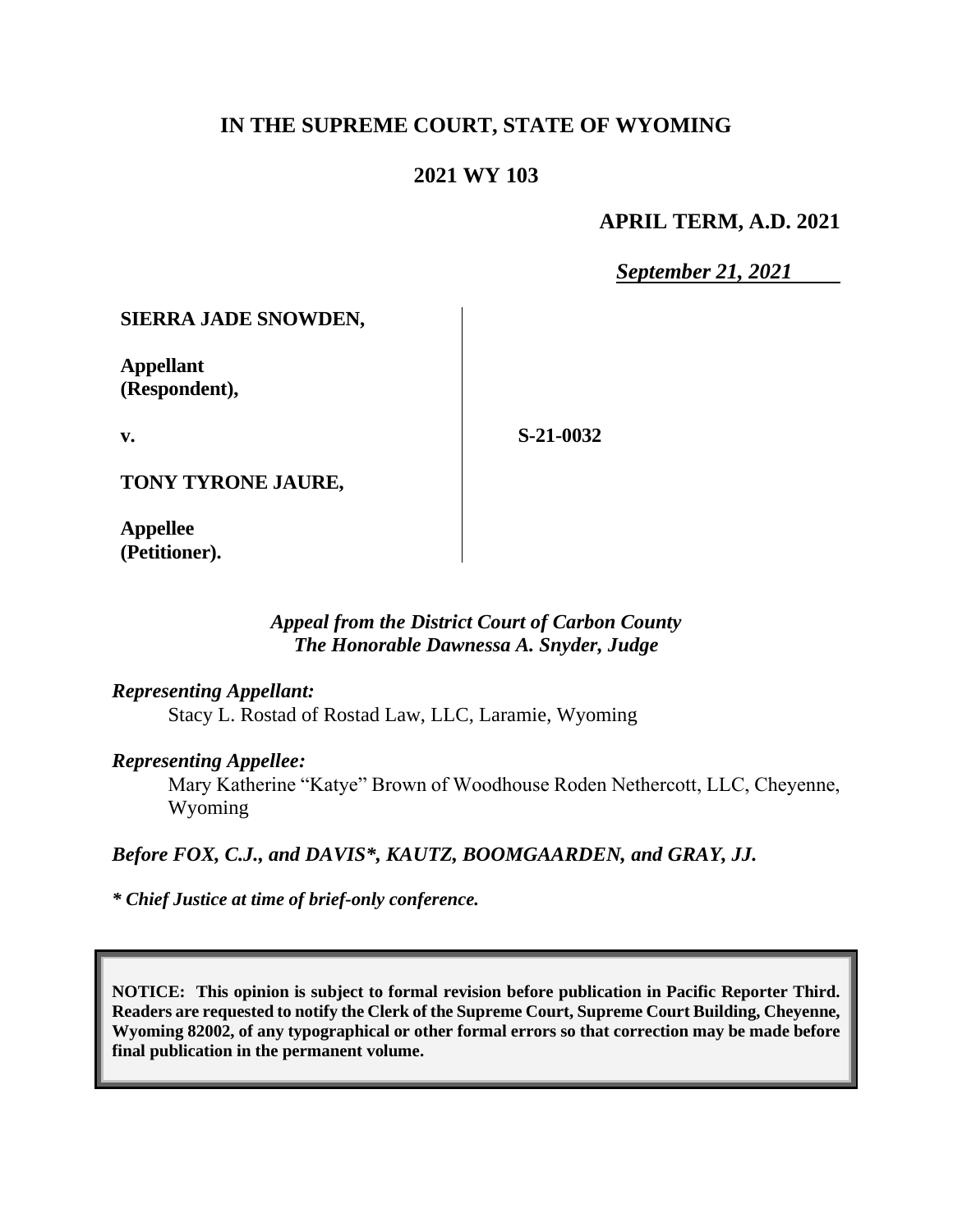## **DAVIS, Justice.**

[¶1] Sierra Snowden ("Mother") appeals the district court's decision to grant Tony Jaure's ("Father") petition to modify child support. On appeal, she claims the district court improperly imputed her net monthly income at \$3,975. We affirm, and we deny Father's request for attorney fees and costs under Rule 10.05(b) of the Wyoming Rules of Appellate Procedure ("W.R.A.P.").

#### **ISSUES**

[¶2] There are two issues on appeal, which we state as follows:

I. Did the district court abuse its discretion when it imputed Mother's net monthly income to calculate the presumptive child support amount?

II. Is Father entitled to an award of attorney fees and costs under W.R.A.P. 10.05?

## **FACTS**

[¶3] Mother and Father have one minor child, born in 2010. On August 29, 2018, the district court modified the parties' original parenting agreement entered on October 13, 2011. It modified custody, visitation, and support, and it awarded Mother and Father joint legal custody, with Father having primary physical and residential custody of the minor child. Mother was ordered to pay child support to Father in the amount of \$245.33 per month.

[¶4] Approximately fifteen months later, on December 2, 2019, Father filed a petition to modify child support, alleging that he had a good faith belief that Mother's income had increased by more than twenty percent and that this increase warranted a change in child support. On January 6, 2020, Mother filed her answer and a counterclaim, which sought to modify custody, visitation, and support. Father filed an answer on January 27, 2020.

[¶5] Father filed a confidential financial affidavit claiming a net monthly income of approximately \$2,300 on February 28, 2020. On August 25, 2020, Mother filed a confidential financial affidavit claiming a net monthly income of \$0.00. The district court held a hearing on the pending claims on September 23, 2020.

[¶6] At the hearing, Mother testified that she had been employed in the oil and gas industry, but that she was currently laid off. She testified that before she was laid off, she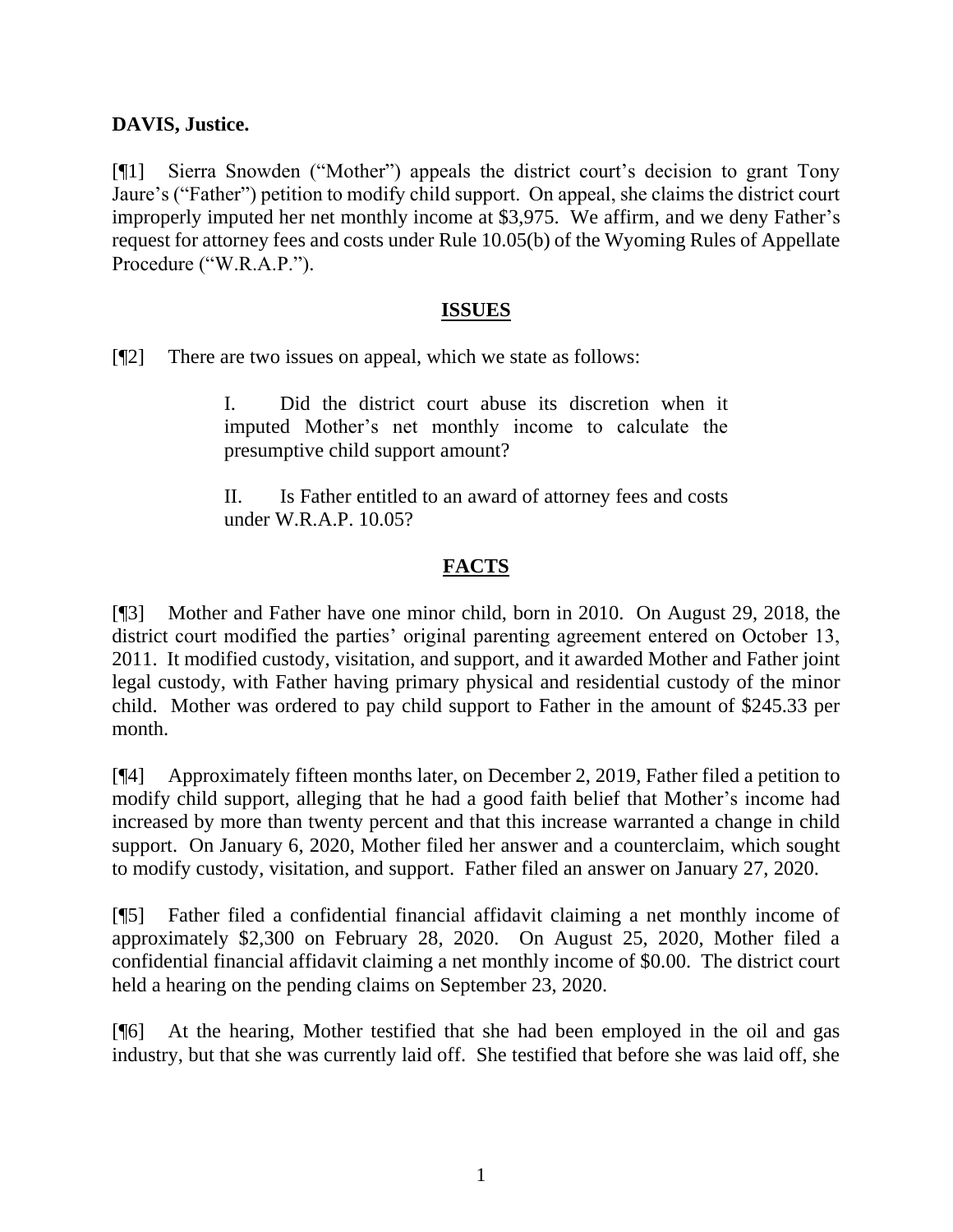received a salary of  $$5,300<sup>1</sup>$  per month. Mother said she was laid off because of the downturn in the oil and gas industry and the coronavirus pandemic. She also indicated that because of the coronavirus, she did not want her younger children in daycare, so she did not seek other temporary employment and stayed home to care for them. However, she testified that she expected to return to her employment in either October or November of 2020, although she was not sure whether she would receive her previous salary when she returned. Mother also testified that she has a cosmetology license and that sometime in 2018 she worked for a short period as a hairdresser to earn money to pay child support.

[¶7] Father testified that he was an employee for TBK Rental and Sales, making \$35 an hour. He said that this was the same employment he had when child support was originally calculated. Father's confidential financial affidavit indicated that he worked 20 to 40 hours a week, but his gross income was reported at only 20 hours per week in the affidavit.

[¶8] The district court found that there was no material change in circumstances to warrant a change in custody or visitation, and it therefore denied Mother's petition. However, the court did find a material change in circumstances since its order regarding child support. Based on Father's confidential financial affidavit and testimony, it imputed Father's net monthly income at \$4,550.00. It derived its calculation from Father's \$35.00 per hour wage at 40 hours per week and a 25% deduction from that. Based on Mother's confidential financial affidavit and testimony, the court imputed Mother's net monthly income at \$3,975.00. It based this calculation on Mother's testimony that she earned \$5,300.00 gross income per month and applied the same 25% deduction it used to calculate Father's net income.

[¶9] Using these figures, the court calculated a presumptive child support obligation for both parents at \$1,279.82 per month. It found Mother's share of the total presumptive child support obligation to be \$596.75 per month. The increased child support was to first come due on October 1, 2020, and thus was prospective only, with no arrearages or retroactive child support awarded. The district court therefore simply adjusted future support to the amount it could impute based on the evidence before it.

[¶10] Mother timely appealed the district court's decision to impute her income and modify child support. Father requests attorney's fees and costs incurred in responding to Mother's appeal pursuant to W.R.A.P. 10.05(b).

# **STANDARD OF REVIEW**

[¶11] We review a district court's order modifying child support, including a decision to impute income, for an abuse of discretion. *Marquis v. Marquis*, 2020 WY 141, ¶ 20, 476

<sup>&</sup>lt;sup>1</sup> Mother first testified that her salary was \$5,600 a month after taxes, but then later testified she made about \$5,300 a month. The district court used the \$5,300 amount when it imputed Mother's income.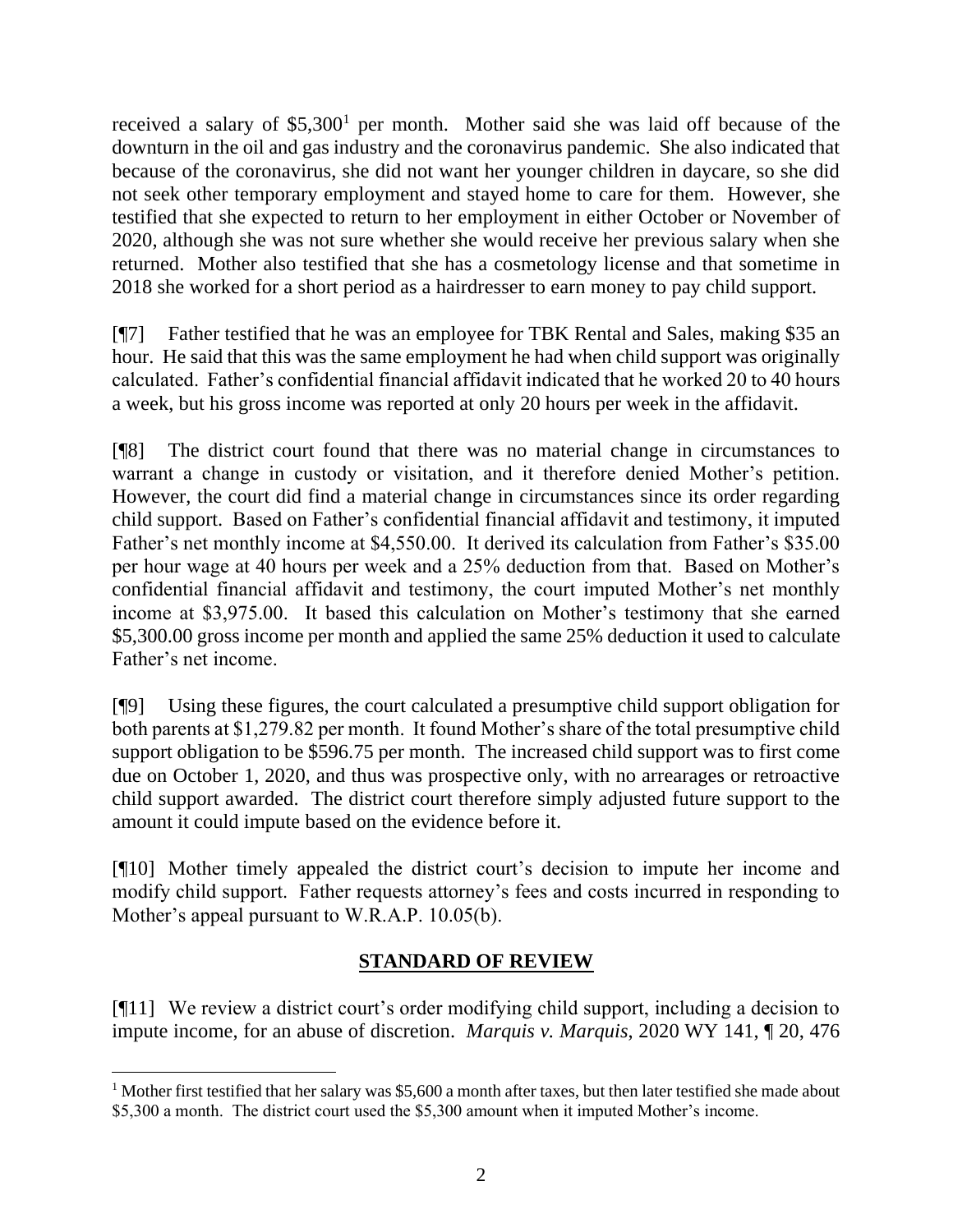P.3d 212, 218 (Wyo. 2020); *Barrett-Oliver v. Quast*, 2013 WY 71, ¶ 8, 302 P.3d 909, 911 (Wyo. 2013). Child support determinations are left to the court's sound discretion and will not be disturbed on appeal absent a clear abuse. *Zupan v. Zupan*, 2016 WY 78, ¶ 5, 377 P.3d 770, 772-73 (Wyo. 2016) (quoting *Bagley v. Bagley*, 2013 WY 126, ¶ 6, 311 P.3d 141, 143 (Wyo. 2013)). "In determining whether an abuse of discretion occurred, our core inquiry is the reasonableness of the district court's decision." *Zupan*, ¶ 5, 377 P.3d at 772- 73 (quoting *Bagley*, ¶ 6, 311 P.3d at 143).

> A court does not abuse its discretion unless it acts in a manner which exceeds the bounds of reason under the circumstances. Our review entails evaluation of the sufficiency of the evidence to support the district court's decision, and we afford the prevailing party every favorable inference while omitting any consideration of evidence presented by the unsuccessful party. Findings of fact not supported by the evidence, contrary to the evidence, or against the great weight of the evidence cannot be sustained.

*Bruce v. Bruce*, 2021 WY 38, ¶ 12, 482 P.3d 328, 332 (Wyo. 2021) (internal citations omitted) (quoting *Edwards v. Edwards*, 2020 WY 35, ¶ 10, 459 P.3d 448, 450 (Wyo. 2020)).

## **DISCUSSION**

[¶12] Mother challenges the district court's decision to impute an income of \$3,975.00 for purposes of calculating her child support. She contends that she was not voluntarily unemployed, and that therefore the district court's decision to impute income lacked evidentiary support.

[¶13] A parent's net monthly income is used to calculate presumptive child support and to determine whether there is a change in income justifying modification of the support order. *See* Wyo. Stat. Ann. § 20-2-311(a) (LexisNexis 2021); Wyo. Stat. Ann. § 20-2-304; *Lemus v. Martinez*, 2019 WY 52, ¶ 19, 441 P.3d 831, 836 (Wyo. 2019). To determine each parent's net monthly income, the court begins by using the statutory definitions in Wyo. Stat. Ann. § 20-2-303(a)(ii) and (iii):

> (ii) "Income" means any form of payment or return in money or in kind to an individual, regardless of source. Income includes, but is not limited to wages, earnings, salary, commission, compensation as an independent contractor, temporary total disability, permanent partial disability and permanent total disability worker's compensation payments, unemployment compensation, disability, annuity and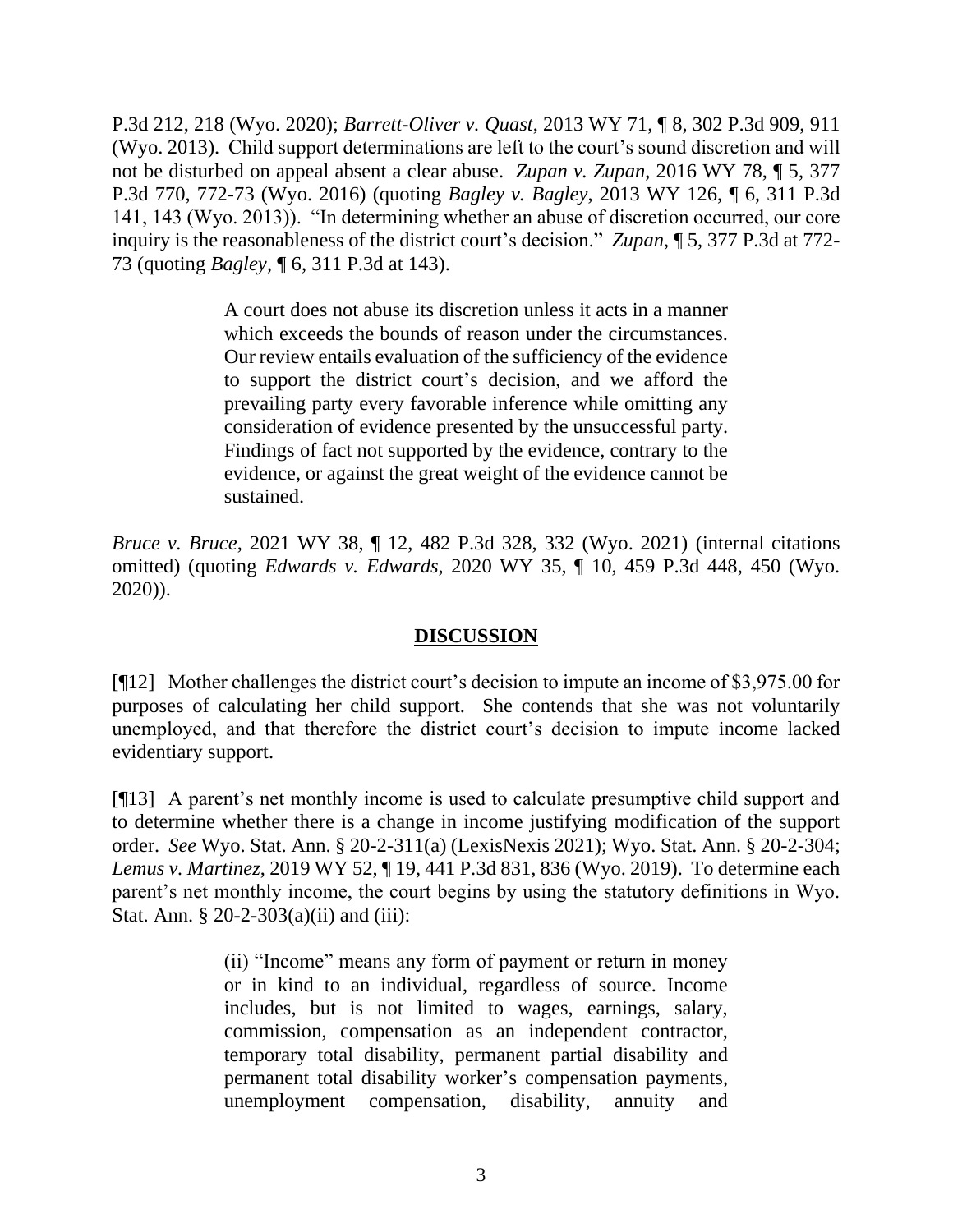retirement benefits, and any other payments made by any payor, but shall not include any earnings derived from overtime work unless the court, after considering all overtime earnings derived in the preceding twenty-four (24) month period, determines the overtime earnings can reasonably be expected to continue on a consistent basis. In determining income, all reasonable unreimbursed legitimate business expenses shall be deducted. Means tested sources of income such as Pell grants, aid under the personal opportunities with employment responsibilities (POWER) program, supplemental nutrition assistance program and supplemental security income (SSI) shall not be considered as income. Gross income also means potential income of parents who are voluntarily unemployed or underemployed[.]

(iii) "Net income" means income as defined in paragraph (ii) of this subsection less personal income taxes, social security deductions, cost of dependent health care coverage for all dependent children, actual payments being made under preexisting support orders for current support of other children, other court-ordered support obligations currently being paid and mandatory pension deductions. Payments towards child support arrearage shall not be deducted to arrive at net income[.]

[¶14] Gross income for determining child support includes "potential income of parents who are voluntarily unemployed or underemployed. "Wyo. Stat. Ann. § 20-2-303(a)(ii). In such a case, the parent's gross income is computed using potential earning capacity based on the following factors:

(A) Prior employment experience and history;

(B) Educational level and whether additional education would make the parent more self-sufficient or significantly increase the parent's income;

(C) The presence of children of the marriage in the parent's home and its impact on the earnings of that parent;

(D) Availability of employment for which the parent is qualified;

(E) Prevailing wage rates in the local area;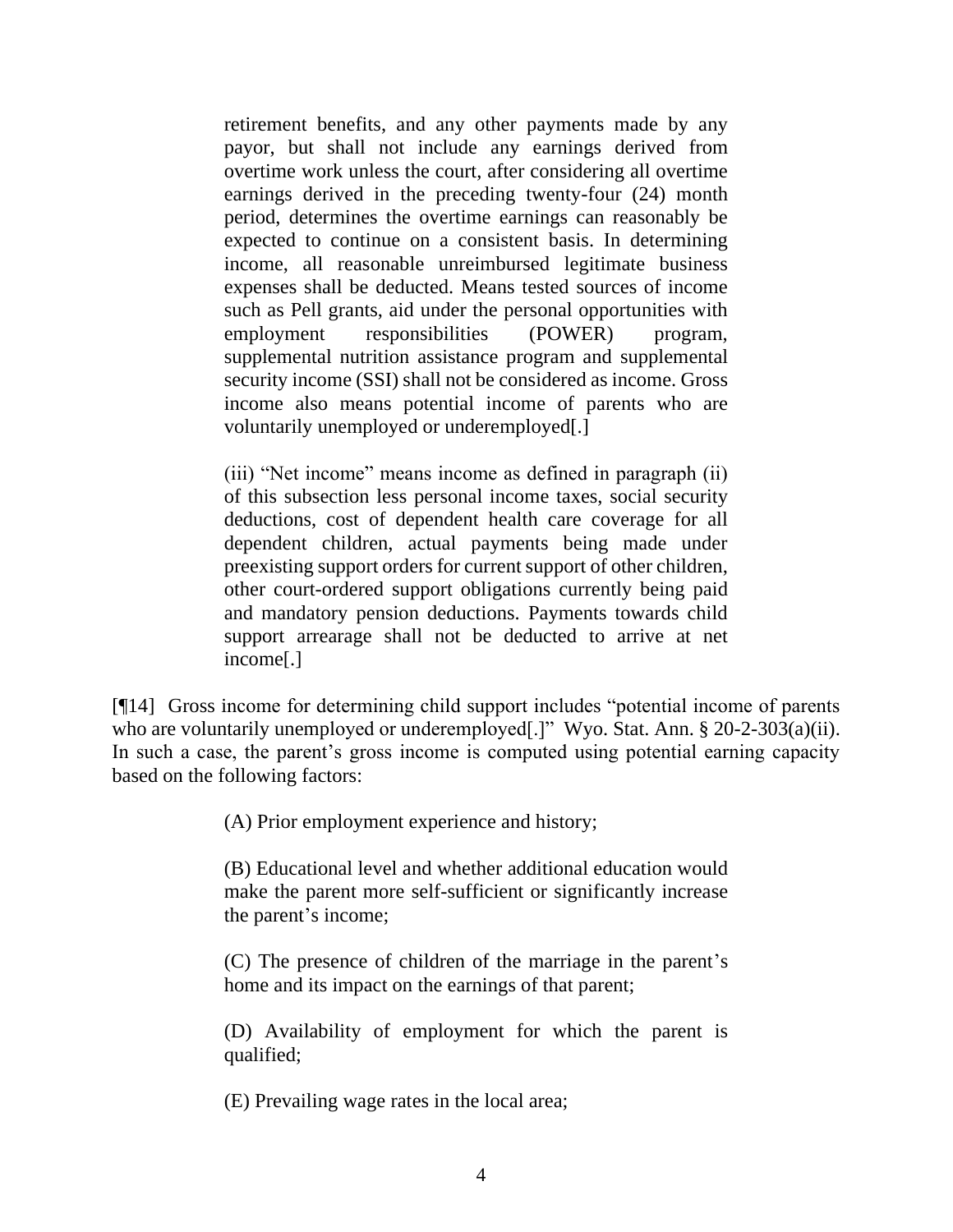(F) Special skills or training; and

(G) Whether the parent is realistically able to earn imputed income.

Wyo. Stat. Ann. § 20-2-307(b)(xi).

[¶15] The district court found that both parents underrepresented their likely income on their respective confidential financial affidavits. On Father's confidential financial affidavit, he reported his income at \$35.00 per hour for 20 hours per week as an employee of a business he owns. However, the district court concluded that he could work more hours and imputed his income at his reported hourly wage of \$35 an hour for 40 hours per week, resulting in a monthly gross income at \$4,550.00.

[¶16] The district court found it difficult to determine Mother's monthly income. On her confidential financial affidavit, Mother reported an income of \$0.00 per month. However, she also testified that she planned to return to work for her former employer, so the court imputed Mother's gross monthly income at the amount she testified she previously earned. It held:

> THE COURT: . . . [I]t's also difficult to determine [Mother's] income because it does change so much. But what she did testify to is she does have stability in the oil and gas industry, that she has made a conscious choice at this time, even though she is on furlough or a layoff, not to go out and seek other work. She also holds a cosmetology license, and she also testified that she could bring home while working for Blueprint -- is that the name of the company -- she was bringing home, after taxes, \$5,300 a month. And that she expects that job again to begin as soon as next month.

> > \* \* \* \*

And so what I have imputed Mom at is taking that \$5,300, and I'm going to give her a 25 percent reduction because it is a tricky time in Wyoming with the industry and so I'm going to impute her income at \$3,975.

[¶17] Mother argues that she was not willfully unemployed, so the district court erred in calculating her income. She claims that she was "unemployed as the direct result of the COVID-19 pandemic and the downturn in the oil industry," and that therefore the court should have set her income at \$0.00. Father argues that Mother is voluntarily unemployed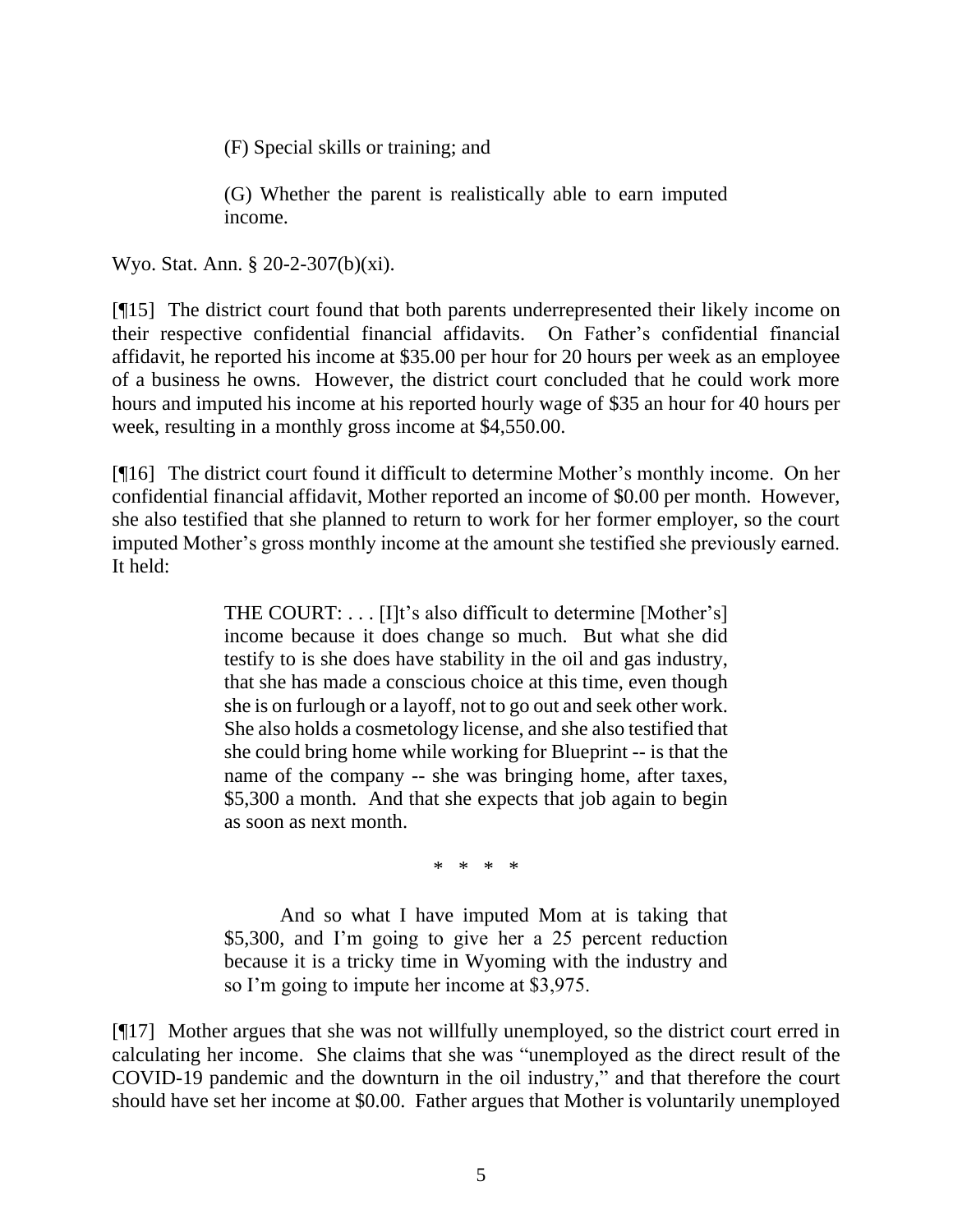because as she testified, her employment in the oil and gas industry is stable, and she anticipated resuming that employment within a month of trial.

[¶18] In *Lauderman v. State, Dep't of Fam. Servs. ex rel. Jen*, we upheld the district court's finding that a mother was voluntarily unemployed when she was let go from her previous position and did not seek other employment, but instead chose to be a stay-athome mother. 2010 WY 70, ¶ 8, 232 P.3d 604, 607 (Wyo. 2010). We found that testimony supported the finding that there were similar jobs available that mother was capable of performing, and that she only refrained from obtaining other employment because she did not want to be away from her children. *Id.* Given those circumstances, we found "it was well within the district court's discretion to find Mother voluntarily unemployed" and impute the mother's income. *Id.* (citing *In re Paternity of IC*, 971 P.2d 603, 607 (Wyo. 1999) (voluntarily leaving job to return to school constitutes voluntary unemployment). We further upheld the court's decision to impute income at the wage mother was previously earning before she was laid off. *Lauderman*, ¶ 9, 232 P.3d at 607.

[¶19] Given our holding in *Lauderman* and Mother's own testimony, we find the district court's decision to impute Mother's income at \$3,975 reasonable under the circumstances. Mother testified that she was laid off in January 2020 with the downturn in the oil and gas industry, and then she voluntarily decided not to seek other employment due to the coronavirus pandemic. Mother further testified that she refrained from seeking other employment as she had done in the past because she did not want her younger children enrolled in daycare during the pandemic. While Mother may have understandably refrained from seeking work to care for her children during the pandemic, she also testified that she anticipated returning to work with her previous employer in approximately one or two months. The evidence at trial established that she had made approximately \$5,300 per month with Blueprint, the employer she anticipated returning to, and her 2019 W-2 from Blueprint in fact shows that she earned \$52,245.39, which would amount to approximately \$4,300 per month. Based on the record before us, we can find no abuse of discretion in the court's decision to impute Mother's gross monthly income at \$5,300 per month, and net monthly income at \$3,975, with the increased support to begin the following month.

[¶20] Mother argues that "[e]ven if the gross income of \$5,300.00 was derived correctly, the Court's deduction of 25 percent 'for insurance and the like,' or because '. . . it is a tricky time in Wyoming with the industry. . .' has no basis in the evidence or law." As noted above, the district court reduced both parents' income by 25% for these reasons. The discount therefore reduced both parents' support obligations to some extent. Mother suggests that there is no provision in the law for discounts or deductions.

[¶21] The trial court's method of computing child support causes us concern. Child support is governed by the Child Support Act, Wyo. Stat. Ann. § 20-2-301 through 316. The Act defines net income, provides the method for calculating support, and sets forth the